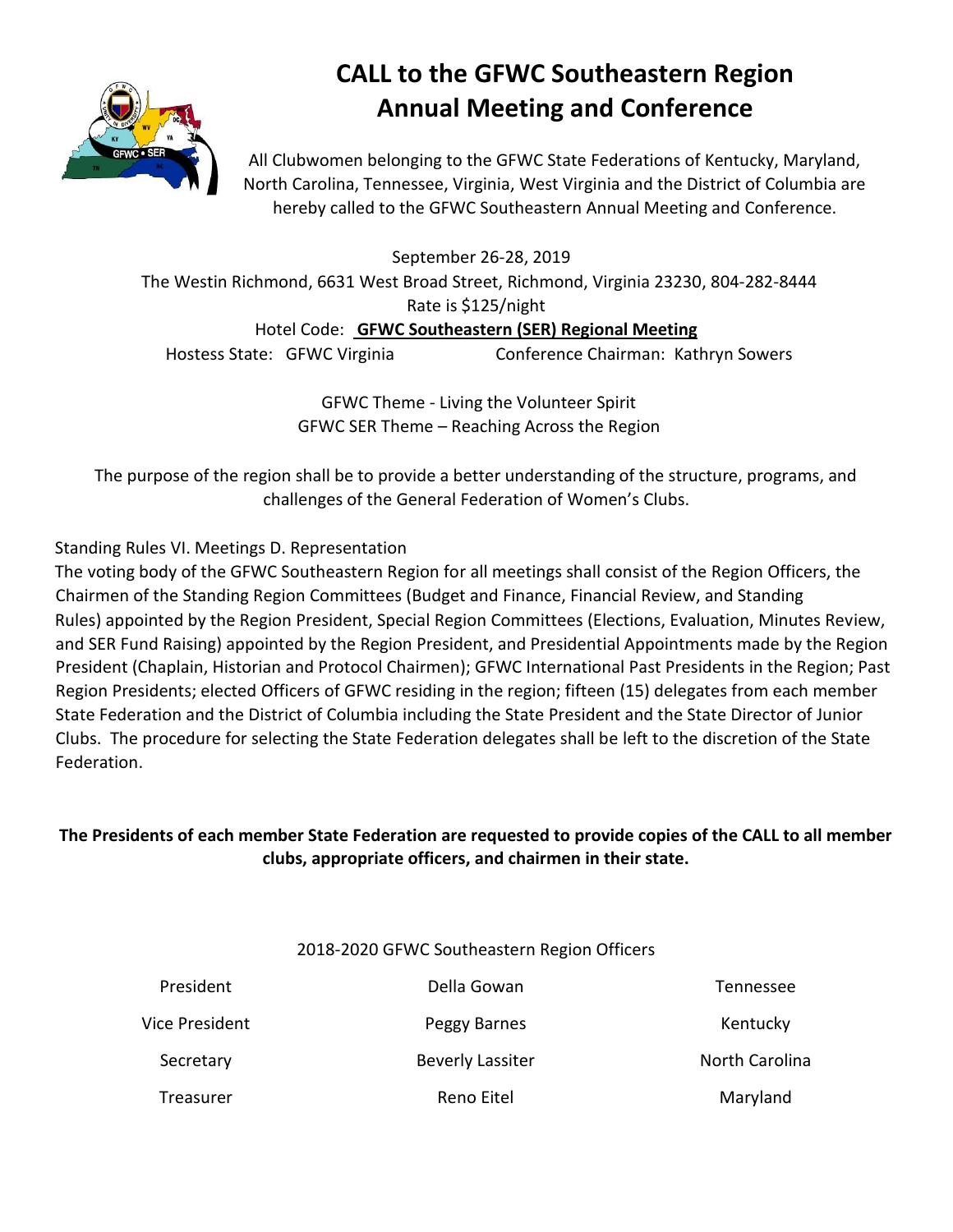

#### **GFWC-SER CONFERENCE AND ANNUAL MEETING MEALS AND TOURS RESERVATION FORM DEADLINE: SEPTEMBER 5, 2019**

| MEALS (Choose from two choices for Friday lunch and each banquet.)<br>Gluten free options marked with*<br>FRIDAY, September 27, 2019 |                                                                                                   |
|--------------------------------------------------------------------------------------------------------------------------------------|---------------------------------------------------------------------------------------------------|
| <b>Friday Lunch</b>                                                                                                                  | \$18                                                                                              |
| and Chips, Fruit, Cookie, Beverage                                                                                                   | Turkey & Cheddar on Wheat Sandwich OR *Roasted Veggies Wrap w/balsamic glaze and mixed greens     |
| <b>GFWC-Virginia State Night Banquet</b>                                                                                             | \$45                                                                                              |
|                                                                                                                                      | Elect Medallions, Wild Rice OR ______ *Penne Primavera w/spinach tossed in sun dried tomato cream |
| Salad, Rolls, Dessert, Beverage                                                                                                      |                                                                                                   |
| SATURDAY, September 28, 2919                                                                                                         |                                                                                                   |
| <b>Saturday Lunch</b>                                                                                                                | \$25                                                                                              |
| Salad and Sandwich Bar, Homemade Chips, Dessert, Beverage                                                                            |                                                                                                   |
| <b>GFWC SER Banquet</b>                                                                                                              | \$45                                                                                              |
| Veggies                                                                                                                              | Grilled Chicken Breast w/mushroom sauce, potatoes, veggies OR __ Parmesan Polenta w/Heirloom      |
| Salad, Rolls, Dessert, Beverage                                                                                                      |                                                                                                   |
|                                                                                                                                      |                                                                                                   |
| TOUR OPPORTUNITES - IF YOU WOULD LIKE TO PARTICIPATE, READ THE CHOICES:                                                              |                                                                                                   |
| Thursday, September 26, 2019                                                                                                         |                                                                                                   |
| 1. Tour of Historical Richmond                                                                                                       | \$40                                                                                              |
| Leave hotel lobby $\omega$ 9:00 a.m., return by 4:30 p.m.                                                                            |                                                                                                   |
|                                                                                                                                      | Tour includes guided tours of Executive Mansion and State Capital, lunch on your own at local     |
|                                                                                                                                      | downtown restaurant, concluding with guided tour of Virginia War Memorial                         |
| 2. Tour of Lewis Ginter Botanical Gardens and Wine Tasting                                                                           | \$68                                                                                              |
| Leave hotel lobby @ 9:30 a.m., return by 4:15 p.m.                                                                                   |                                                                                                   |
| Garden Café, travel to James River Winery to taste 12 wines                                                                          | Tour includes self-guided tour of Lewis Ginter Botanical Gardens with lunch on your own at their  |
|                                                                                                                                      | <b>TOTAL Meals and Tour</b>                                                                       |
|                                                                                                                                      | <b>Meals and Tour check payable to: GFWC Virginia</b>                                             |
|                                                                                                                                      | Send these two pages with your check to:                                                          |

Lynn Osborne, 8201 Indian Springs Road, North Chesterfield, VA 23237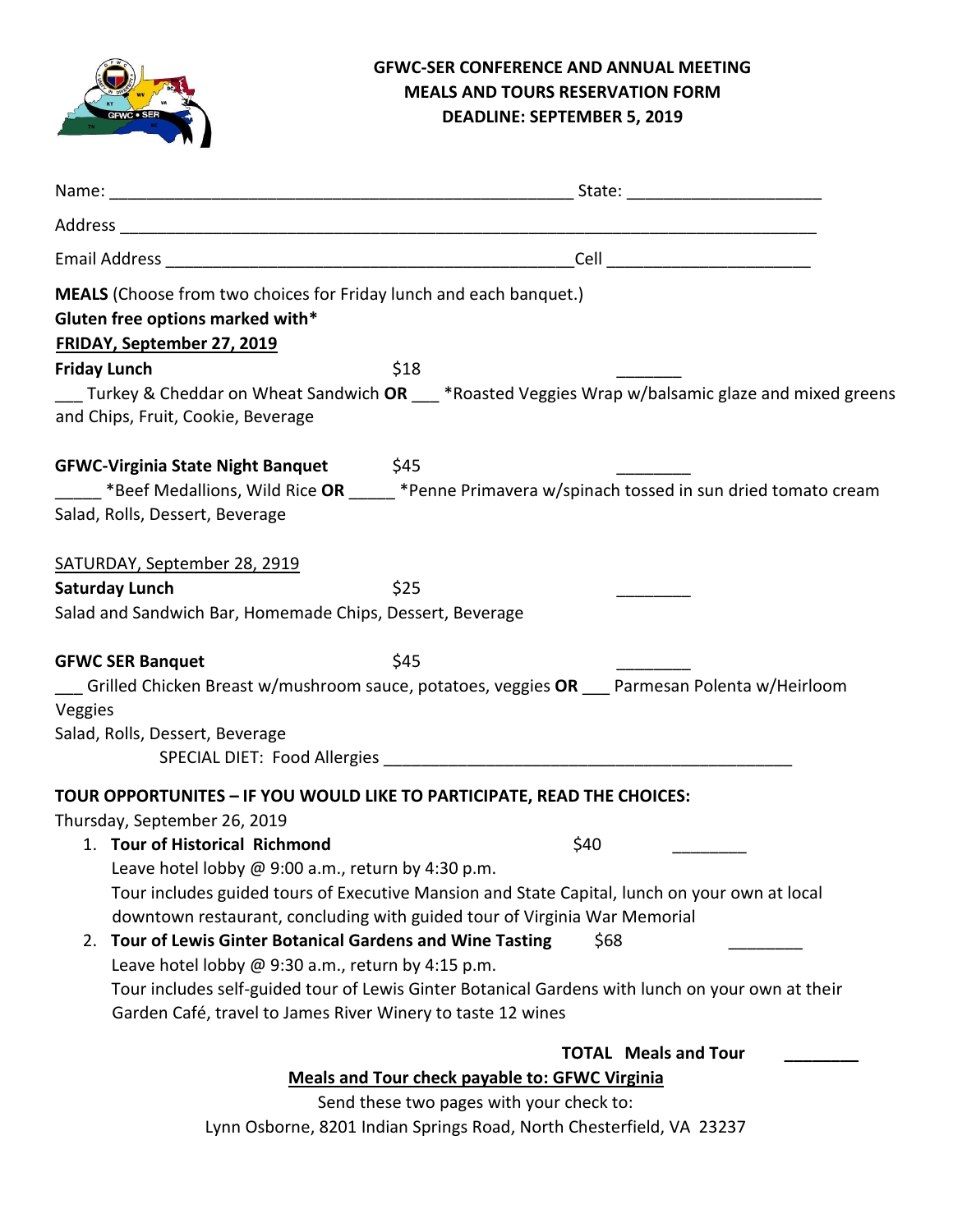| <b>GFWC · SER</b>                                                                                 |                                                                                                        | <b>Registration Form</b><br><b>GFWC SOUTHEASTERN REGION</b><br>ANNUAL MEETING AND CONFERENCE<br>September 26-28, 2019 Richmond, Virginia<br>Please make copies for EACH person attending |  |  |  |
|---------------------------------------------------------------------------------------------------|--------------------------------------------------------------------------------------------------------|------------------------------------------------------------------------------------------------------------------------------------------------------------------------------------------|--|--|--|
|                                                                                                   |                                                                                                        |                                                                                                                                                                                          |  |  |  |
|                                                                                                   |                                                                                                        |                                                                                                                                                                                          |  |  |  |
|                                                                                                   |                                                                                                        |                                                                                                                                                                                          |  |  |  |
|                                                                                                   |                                                                                                        |                                                                                                                                                                                          |  |  |  |
|                                                                                                   |                                                                                                        |                                                                                                                                                                                          |  |  |  |
| GFWC SER Conference Registration (Due September 5, 2019)                                          |                                                                                                        | \$25                                                                                                                                                                                     |  |  |  |
| Late/On-site Conference Registration (after September 5, 2019)                                    |                                                                                                        | \$35                                                                                                                                                                                     |  |  |  |
| One Day Only Conference Registration                                                              |                                                                                                        |                                                                                                                                                                                          |  |  |  |
| Registration check payable to GFWC Southeastern Region. Registration fee is non-refundable.       | Send this form and your payment to:<br>GFWC SER Treasurer Reno Eitel, 10 Anchor Drive, Joppa, MD 21085 |                                                                                                                                                                                          |  |  |  |
| <b>GFWC Southeastern Region Conference LEADS Registration Form</b>                                | Please make copies for EACH person attending GFWC SER LEADS.                                           | Friday, September 27, 2019 Westin-Richmond, Richmond, Virginia                                                                                                                           |  |  |  |
|                                                                                                   |                                                                                                        |                                                                                                                                                                                          |  |  |  |
|                                                                                                   |                                                                                                        |                                                                                                                                                                                          |  |  |  |
|                                                                                                   |                                                                                                        |                                                                                                                                                                                          |  |  |  |
|                                                                                                   |                                                                                                        |                                                                                                                                                                                          |  |  |  |
| GFWC SER LEADS Registration (Due September 5, 2019) \$20 ____________                             |                                                                                                        |                                                                                                                                                                                          |  |  |  |
| LEADS Registration check payable to GFWC Southeastern Region. Registration fee is non-refundable. | Send this form and your payment to:<br>GFWC SER Treasurer Reno Eitel, 10 Anchor Drive, Joppa, MD 21085 |                                                                                                                                                                                          |  |  |  |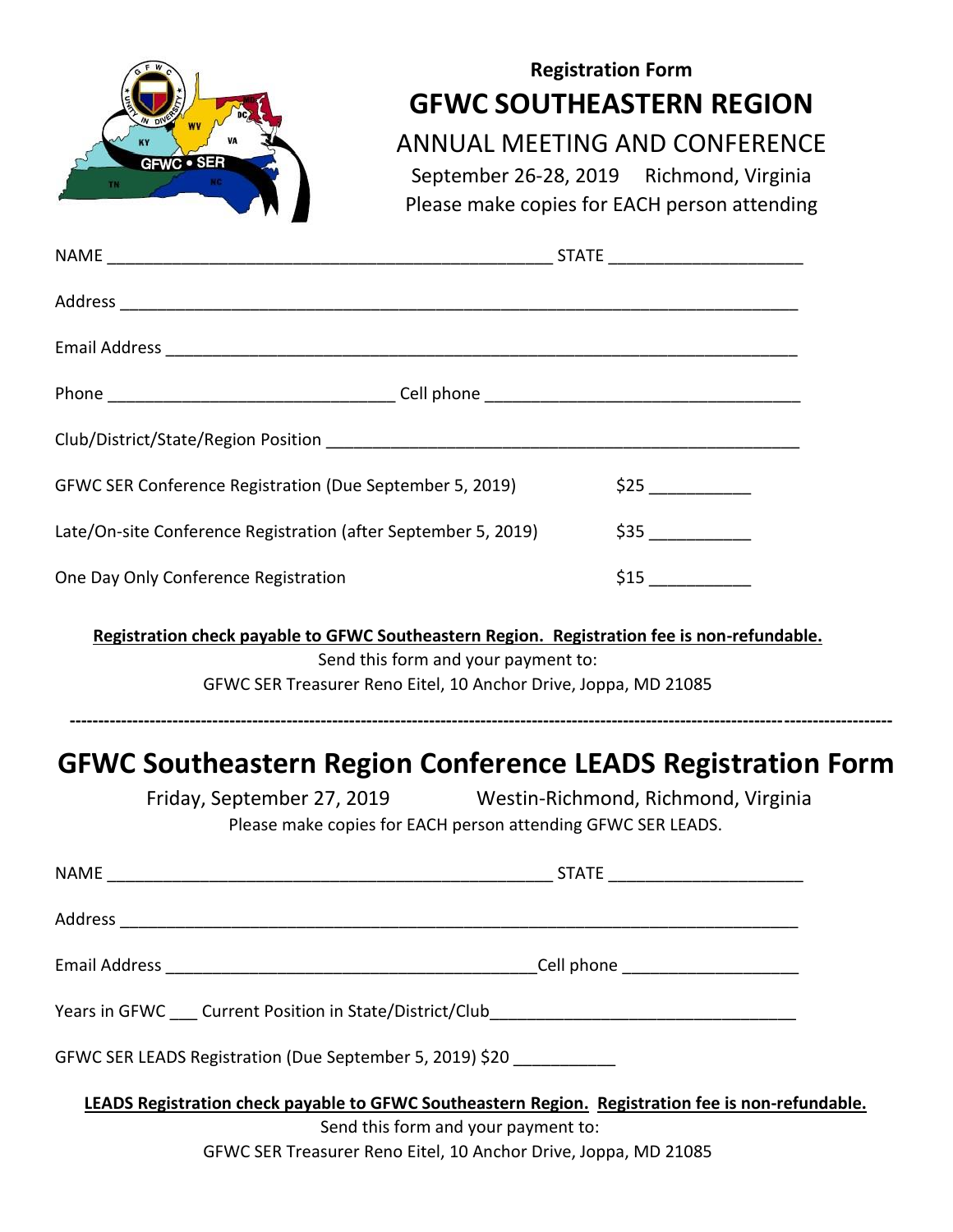#### **Tentative Agenda**



#### *Thursday, September 26, 2019*

 8:30 a.m. – 6:00 p.m. Registration Tours begin at 9:00 a.m. or 9:30 a.m., return by 4:30 p.m. Dinner on your own (a list of local restaurants will be available at registration)

#### *Friday, September 27, 2019*

| Dress code for day activities: Business Casual                    |  |  |  |  |
|-------------------------------------------------------------------|--|--|--|--|
| Breakfast on your own                                             |  |  |  |  |
| 8:30 a.m. - 6:00 p.m. Registration                                |  |  |  |  |
| 8:00 a.m. - 7:00 p.m. Vendors Open                                |  |  |  |  |
| <b>GFWC SER LEADS</b>                                             |  |  |  |  |
| <b>Board of Directors Meeting</b>                                 |  |  |  |  |
| GFWC SER Committees will meet immediately following Board Meeting |  |  |  |  |
| Box Lunch                                                         |  |  |  |  |
| Official Opening of GFWC SER Annual Meeting and General Session   |  |  |  |  |
| Afternoon Speaker: Marian St.Clair, GFWC President-elect          |  |  |  |  |
| Social Gathering and State Photos                                 |  |  |  |  |
| GFWC-Virginia State Night Banquet Dress: After Five               |  |  |  |  |
|                                                                   |  |  |  |  |

Immediately following the banquet, join fellow members for Special Fun Night (info included). All proceeds benefit GFWC Advocates for Children.

#### *Saturday, September 28, 2019*

#### **Dress code** *for day activities: Business Casual*

|                                    | Breakfast on your own ** Walk for St. Jude participants outside of hotel at 7:15 a.m. |  |  |
|------------------------------------|---------------------------------------------------------------------------------------|--|--|
| 8:00 a.m. - 7:00 p.m. Vendors Open |                                                                                       |  |  |
|                                    | 9:00 a.m. - 11:00 a.m. Registration                                                   |  |  |
|                                    | 9:30 a.m. General Session (includes Election of Officers and Standing Rules Approval) |  |  |
| 12:00                              | Lunch                                                                                 |  |  |
|                                    | Speaker: Wendy Carriker, GFWC Secretary                                               |  |  |
|                                    | 2:00 p.m. General Session                                                             |  |  |
|                                    | 6:00 p.m. Social Gathering and State Photos                                           |  |  |
|                                    | 7:00 p.m. GFWC SER Banquet and Closing Session Dress: After Five                      |  |  |
|                                    | Speaker: Mary Ellen Brock, GFWC International President                               |  |  |

#### *Immediately following banquet, GFWC Kentucky will host reception honoring GFWC and SER Officers.*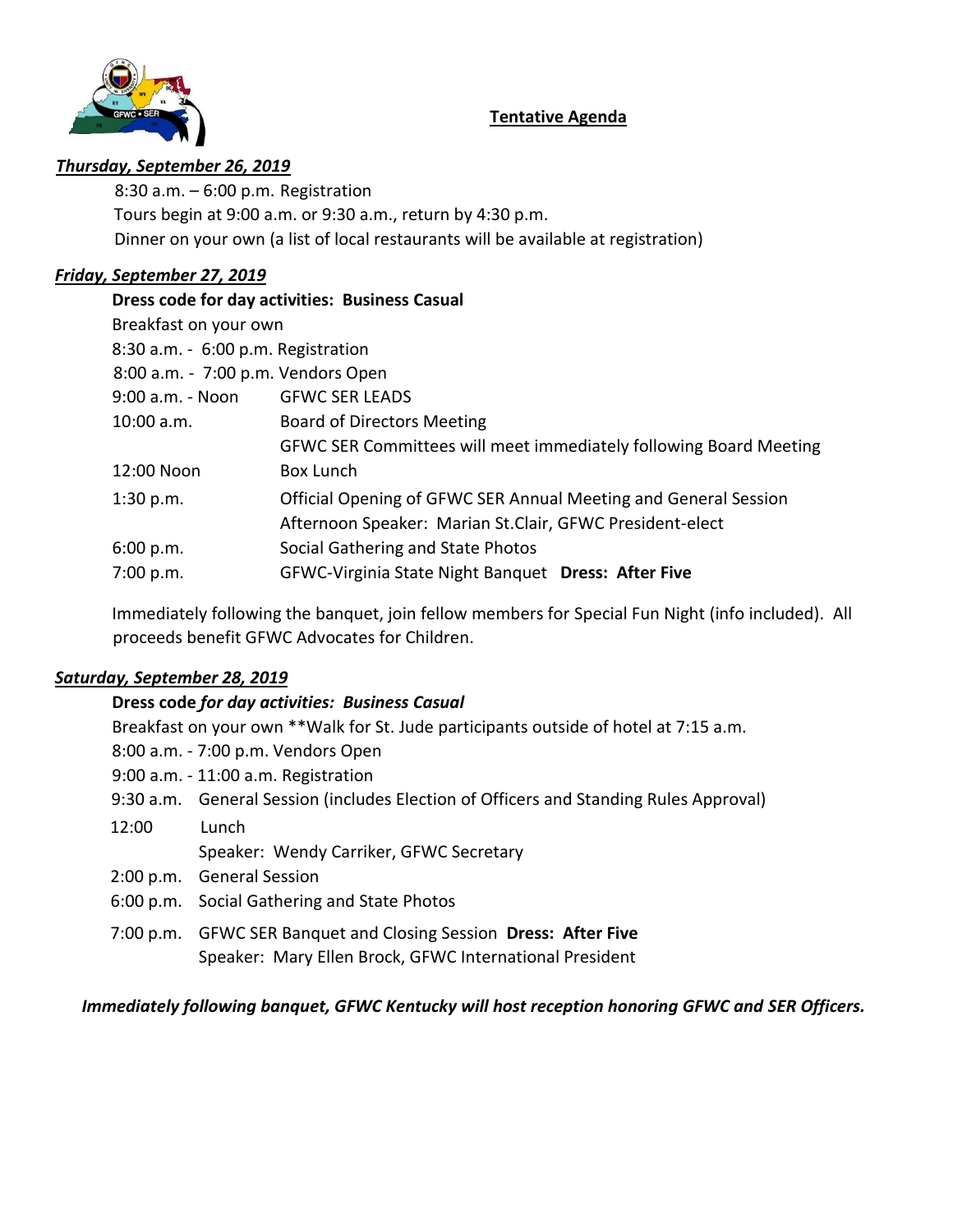**The SER Nominating Committee reports the following slate of candidates have met all requirements. Election will take place on Saturday morning, Sept. 28, 2019.**

**SER Nominating Committee: Mary Jo Thomas Chairman, Sandy Jahn, and Kendra Walker Patty**

| 2020-2022 Proposed Slate of GFWC Southeastern Region Officers |                         |                |  |  |
|---------------------------------------------------------------|-------------------------|----------------|--|--|
| President                                                     | Peggy Barnes            | Kentucky       |  |  |
| Vice President                                                | <b>Beverly Lassiter</b> | North Carolina |  |  |
| Secretary                                                     | Reno Eitel              | Maryland       |  |  |
| Treasurer                                                     | Hope Royer              | Virginia       |  |  |
|                                                               | Sharon Sheridan         | West Virginia  |  |  |